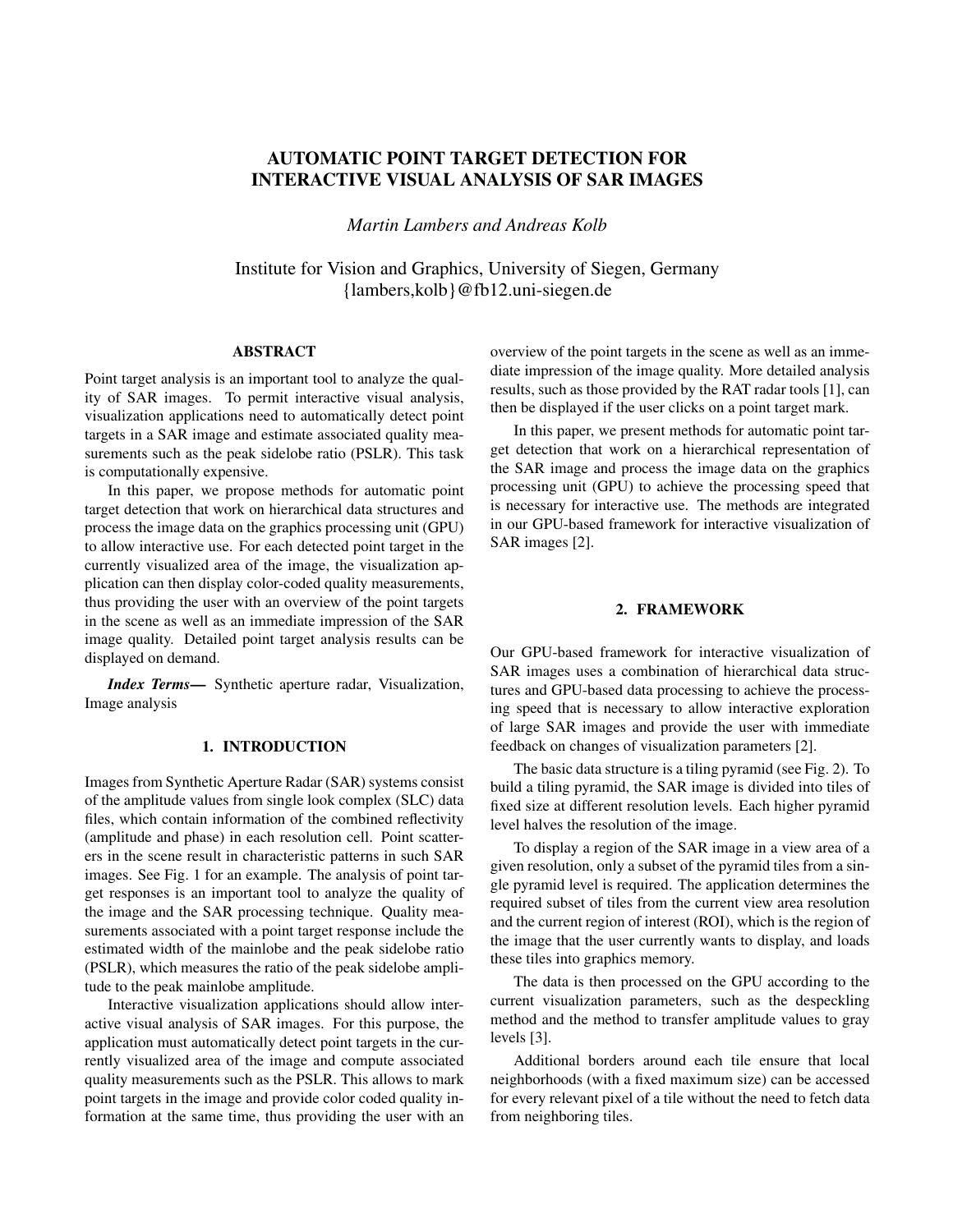

Fig. 1. A typical point target response (simulated).

# 3. AUTOMATIC POINT TARGET DETECTION

The same subset of tiles that is used to display the current ROI is also used to detect point targets, in order to reduce the computational costs associated with point target detection. As a consequence, point target detection methods must be able to handle tiles at different resolution levels.

The required tiles are already in GPU memory, and the search for point targets is a highly parallelizable task that is well suited to be executed on the GPU. Point target detection methods must examine each pixel in an input tile together with its local neighborhood, and decide whether the pixel is the center of a point target or not. Using the GPU's fragment shader to make this decision, the results can be written to an output tile of the same dimensions [2]. Each pixel in this output map then indicates the presence or absence of a point target center at the respective position. The value zero means that there is no point target center. A value greater than zero can additionally store properties of the point target that were detected during its examination.

Often the sidelobes of a point target extend in azimuth and slant direction, orthogonal to each other, but this is no general rule, since the angle between them depends on the squint angle [4]. To reliably detect point targets, the directions in which the sidelobes extend have to be estimated.

For this purpose, we use 12 fixed masks of size  $7\times7$ , as shown in Fig. 3. The masks represent the angles  $0^\circ, \ldots, 165^\circ$ in steps of 15◦ . The masks that generate the two highest values likely correspond to the sidelobe directions. The masks are generic enough to work for point targets of different sizes and in different pyramid resolution levels. However, at high pyramid levels, when the ROI spans a large area of the original SAR image which is then displayed in a very low resolution, point targets may become undetectable. They will only appear once the user zooms in to specific regions.

For each pixel in a tile, the following series of tests is performed to determine whether it is the center of a point target:

1. If the amplitude value is lower than 15% of the maximum amplitude value in the SAR image, then it is considered too low. A zero is written to the output tile, and no further tests are performed.



Fig. 2. A tiling pyramid for a 2D data set.

- 2. If the amplitude value is not the maximum value in its  $7\times7$  neighborhood, then it cannot be the center of a point target. A zero is written to the output tile, and no further tests are performed.
- 3. Mean values are computed using the 12 masks for the directions  $0^\circ$ , ..., 165°. The two highest mean values whose directions differ by at least 45° are chosen. If one of these two values is lower than a threshold  $t$  multiplied with the arithmetic mean of all amplitude values in the  $7\times7$  neighborhood, then the pixel is not considered to be a point target center, and a zero is written to the output tile. Otherwise, the two direction estimates (from  $\{1, \ldots, 12\}$ ) are encoded in an 8 bit value using 4 bits for each direction. This value is then written to the output tile, which therefore only needs to provide 8bit of information per pixel.

The result of this decision step is a map of point target locations for the currently processed tile. This map must then be transformed into a list of point targets for further processing.

One way to do this is to read the map back to main memory and scan it using the CPU. However, this approach is too slow to be used in interactive applications because large amounts of data have to be transferred and scanned.

In the context of general purpose computations on GPUs (GPGPU), the task of selecting a subset of elements from a data stream is called stream filtering [5]. Because the number and location of elements to be filtered is not known a priori, stream filtering was a complex problem on previous generations of GPUs and required multiple render passes [6].

The latest generation of GPUs includes a geometry shader unit. This unit can be used to perform stream filtering on the GPU in a straightforward and parallelizable manner [7]: the geometry shader scans the input data stream and, using OpenGL's transform feedback extension, writes one geometric primitive per filtered element to an output buffer. To parallelize the task, the geometry shader can be started multiple times, each time for a different subregion of the input data.

This technique allows to transform the point target map to a list of point targets directly on the GPU, without the need to transfer the map. The resulting reduced data set is then transferred to main memory for further examination.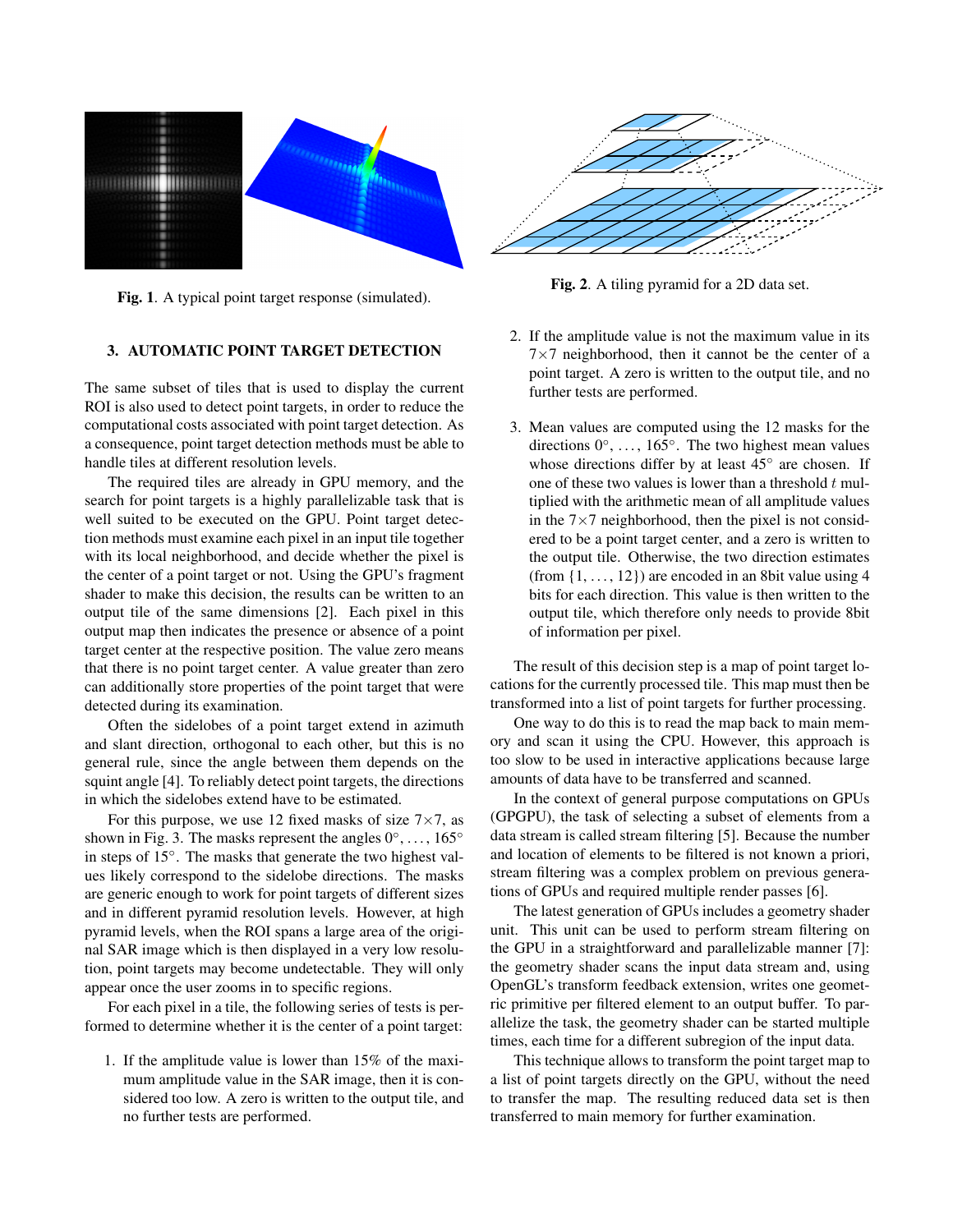|                |                |                |                |                |                |                |                |                |                |                |                          | 1              | 1              |
|----------------|----------------|----------------|----------------|----------------|----------------|----------------|----------------|----------------|----------------|----------------|--------------------------|----------------|----------------|
| 1              | 1              | 1              | 1              | 1              | $\mathbf{1}$   | $\mathbf 1$    |                |                | 1              | 1              | 1                        | 2              | $\overline{c}$ |
| $\overline{c}$ | $\overline{c}$ | $\overline{c}$ | $\overline{c}$ | $\overline{c}$ | $\overline{c}$ | $\overline{c}$ | 1              | 1              | $\overline{c}$ | $\overline{c}$ | $\overline{c}$           | 4              | $\overline{4}$ |
| $\overline{4}$ | 4              | 4              | 4              | 4              | $\overline{4}$ | $\overline{4}$ | $\overline{c}$ | $\overline{2}$ | 4              | 4              | $\overline{4}$           | $\overline{c}$ | $\overline{c}$ |
| $\overline{c}$ | $\overline{c}$ | $\overline{c}$ | $\overline{c}$ | $\overline{c}$ | $\overline{c}$ | $\overline{c}$ | 4              | $\overline{4}$ | $\overline{c}$ | $\overline{c}$ | $\overline{c}$           | $\mathbf 1$    | $\mathbf{1}$   |
| 1              | 1              | 1              | 1              | 1              | 1              | 1              | $\overline{c}$ | $\overline{c}$ | 1              | 1              | 1                        |                |                |
|                |                |                |                |                |                |                | $\mathbf{1}$   | $\mathbf{1}$   |                |                |                          |                |                |
|                |                |                |                |                |                |                |                |                |                |                |                          |                |                |
|                |                |                |                |                |                |                |                |                |                |                |                          |                |                |
|                |                |                |                | 1              | 1              | $\overline{c}$ |                |                |                |                | 1                        | 2              | $\overline{4}$ |
|                |                |                | $\mathbf{1}$   | $\overline{c}$ | $\overline{c}$ | $\overline{4}$ |                |                |                | 1              | $\overline{c}$           | 4              | $\overline{c}$ |
|                | 1              | 1              | $\overline{c}$ | $\overline{4}$ | $\overline{4}$ | $\overline{c}$ |                |                | 1              | $\overline{c}$ | $\overline{\mathcal{L}}$ | 2              | $\mathbf{1}$   |
| 1              | $\overline{c}$ | $\overline{c}$ | 4              | $\overline{c}$ | $\overline{c}$ | 1              |                | $\mathbf{1}$   | $\overline{c}$ | $\overline{4}$ | $\overline{c}$           | 1              |                |
| $\overline{c}$ | 4              | 4              | $\overline{c}$ | $\mathbf{1}$   | $\mathbf{1}$   |                | 1              | $\overline{c}$ | 4              | $\overline{c}$ | 1                        |                |                |
| 4              | $\overline{2}$ | $\overline{2}$ | $\mathbf{1}$   |                |                |                | $\overline{c}$ | $\overline{4}$ | $\overline{c}$ | 1              |                          |                |                |

Fig. 3. The detection masks for  $0^\circ$ ,  $15^\circ$ ,  $30^\circ$ , and  $45^\circ$ . The masks for the directions  $60^{\circ}, \ldots, 165^{\circ}$  are analogous.

## 4. POINT TARGET ANALYSIS

The result of the point target detection step is a list of point targets in the current ROI. Each point target in this list has to be examined in more detail in order to compute associated quality measurements. Since typically not too many point targets are visible in a scene at one time, this task can be performed on the CPU.

As a first step, the original amplitude data at the point target location is gathered from the lowest pyramid level, to have access to the full original information. This data is then upscaled for further processing, using a magnification factor of 10 and bicubic interpolation. This resampled neighborhood is then recentered around its maximum value, which does not necessarily lie in the middle of the neighborhood due to interpolation effects.

The sidelobe directions of the point target were estimated on the GPU in steps of 15◦ . These coarse estimates can now be used as starting points for a refinement process. Profiles through the data can be computed using angles from  $-8^\circ$  to +8° around each coarse estimate, in steps of 1°. The amplitude values along these profiles are summed up, and the angle that is associated with the highest amplitude sum is taken as the refined direction. Alternative methods are described in [4].

Once profiles in the refined sidelobe directions are available, some points of interest are computed both in left and right direction for each profile:

- The first point where only half of the amplitude is left compared to the mainlobe peak. This point can be used to compute the -3db width of the mainlobe.
- The first local amplitude minimum. This point can



Fig. 4. Screenshot of the application. The detected point targets are marked with a circle, a cross that indicates the profile directions ( $0^\circ$  and  $90^\circ$ ), and a color coded quality measurement. The upper right part of the image shows a closeup of the area enclosed in the white rectangle.

be used to compute an alternative width value for the mainlobe.

• The first local amplitude maximum, which is the peak of the first sidelobe. This value is used to compute the PSLR.

All of the computed data is stored in a cache so that it does not have to be recomputed when a point target re-enters the ROI at a later time.

### 5. INTERACTIVE VISUAL ANALYSIS

At this point, the application has a list of point targets in the current ROI, and it has access to detailed information about each of them.

With this information, it can mark the point targets and display color coded quality measurements for them. An example is shown in Fig. 4. Each point target is marked with a circle. The cross indicates the sidelobe directions, in this case 0° and 90°. The bar below the circle indicates the mean PSLR of the point target: a full green bar indicates a high PSLR, and a nearly empty red bar indicates a low PSLR.

This information provides the user with a quick overview of point targets in the ROI as well as their main characteristics.